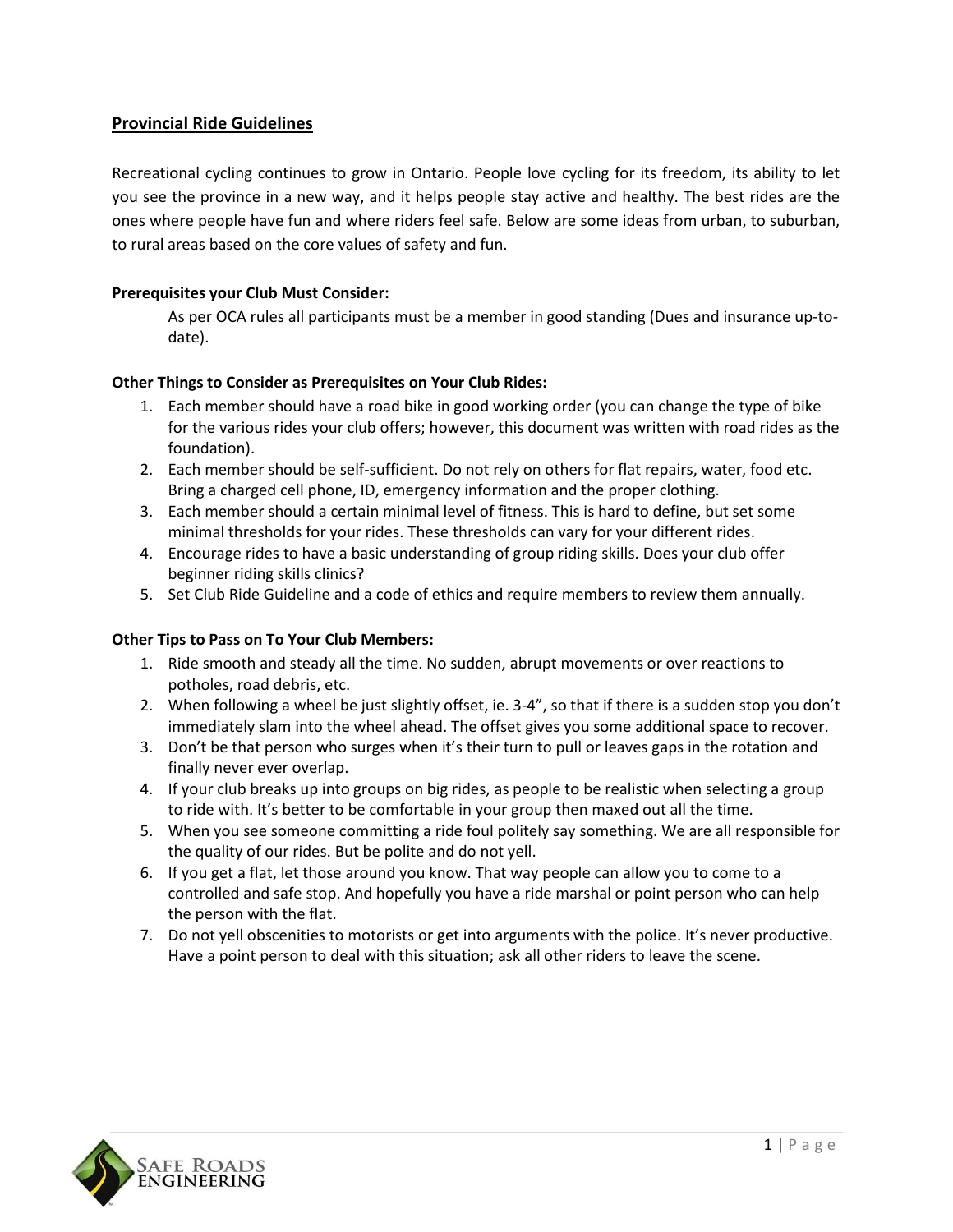There are some things that are common to incorporate in all riding areas, whether urban, suburban, or rural:

# *The Highway Traffic Act*

Under the highway traffic act a bicycle is defined as a vehicle and is legally permitted to use the roads in Ontario, unless otherwise denoted (i.e. 400 Series Highways). Attached is an appendix that details some of the laws that cyclists are expected to follow. Remember to stop at red lights, to have lights on your bike if you're riding before dawn or after dusk,

# *Local Bylaws*

Local bylaws will vary with each jurisdiction. Make sure you know the bylaws for the jurisdiction of where the club meets, plus any areas that your club may cross into.

Some bylaws will permit you to ride on their paved shoulders, some bylaws restrict how many riders you may have abreast of the road (i.e. 1, 2, or unlimited)

# *Infrastructure to Ride On*

Groups should endeavor to ride on roads that are lower volume, lower speed roads where possible. If possible groups should also ride on roads that encourage cycling; roads with cycling infrastructure, such as bike lanes or paved shoulders, or roads with 'Share the Road' Signs.

# *Ride Marshals*

Have a leader, or two! When someone is there to lead, to manage the group, and to keep your group safe everyone has a better ride. Also having a rear marshal who can make sure no rider is left behind or to help out with mechanicals goes a long way to improving your ride quality.

# *Know What Type of Club you are:*

- **•** Competitive
- Non-Competitive
- Private Team
- Supporting Business

More information on club type can be found on the OCA website under Clubs and Teams: <http://www.ontariocycling.org/clubsteams/>

### *Descending*

There are no heroes on a decent. Respect your fellow teammates. If you want to be at the front of a decent, make sure you are at the top of the hill first! Passing each other on a downhill can be very dangerous and is discouraged.

### *Communication*

Communication is essential to a good ride. Make sure you point to and call out hazards and traffic situations, but remember to do it in a polite way. It is essential not to yell and 'spook' other riders.

# *Traffic Volumes, Traffic Volumes*

Roads with lower traffic volumes and lower speeds are best for recreational cycling.

# *Defensive Cycling*

Be predictable. Be safe. Mitigate your risk. Cycle to protect your life in spite of the conditions around you and the actions of others, "with an aim to reduce the risk of collision by anticipating dangerous situations, despite adverse conditions or the mistakes made by others."<sup>i</sup> Always be

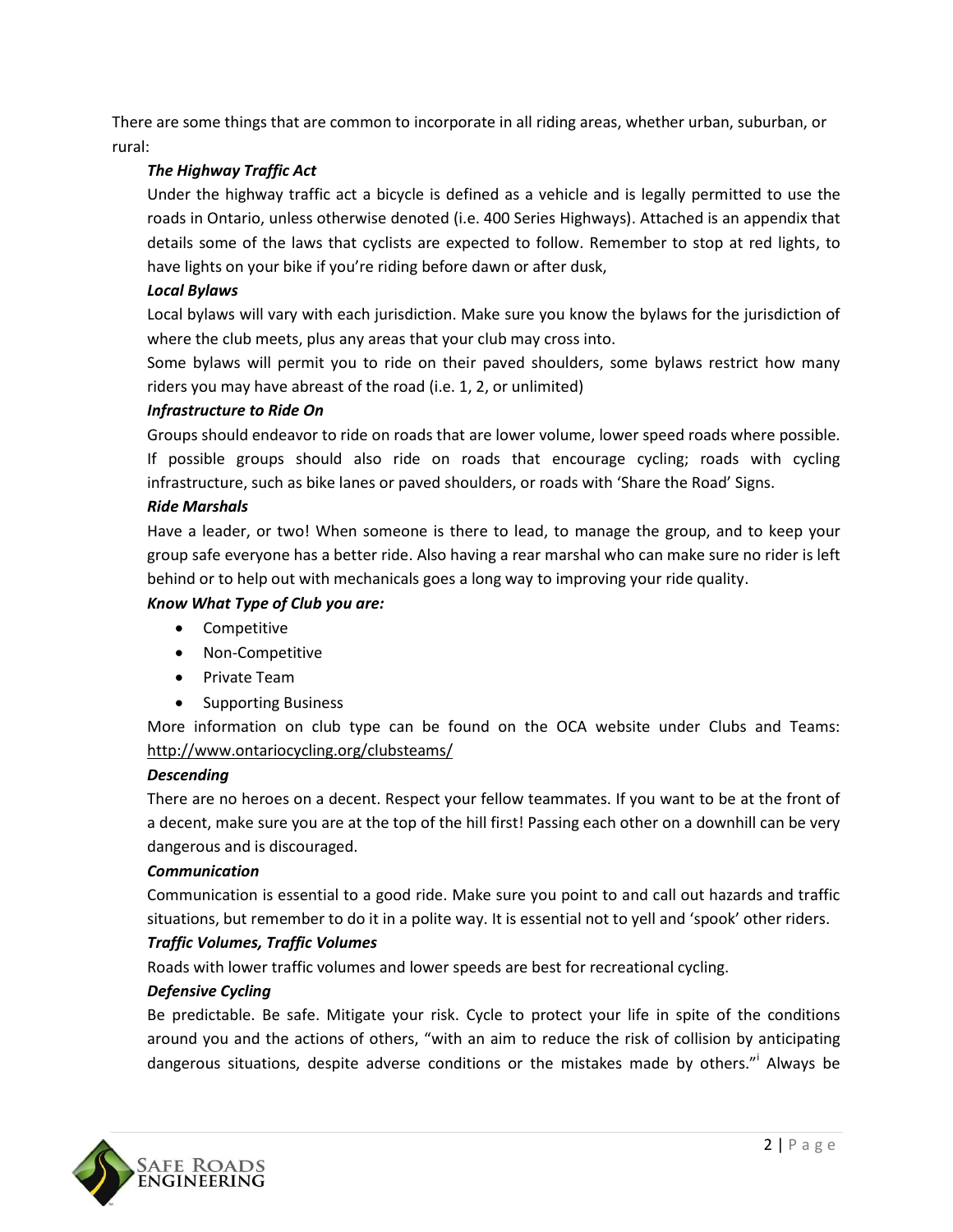aware of where cars are and what they are doing, be on the lookout for situations that frequently lead to collisions between cyclists and motorized vehicles.

# **Urban, Suburban, and Rural Riding Guidelines**

# **1. Urban Riding Situations**

What type of infrastructure will you encounter?

- 2- to 6-lane roads (1- to 3-lanes in each direction)
- Speeds between 30 and 60 km/h
- Volumes from <1000 vehicles per day to 10000+ vehicles per day

Suggested ride formations:

- Stay in one lane. If it is a two lane road, do not cross the yellow line. On 2+ lane roads stay within the most right lane and do not cross the dashed white line.
- Ride 0.5 to 1m from the curb and 0.5 for the yellow line or dashed white lane-line
- Ride one, two, or three abreast depending on the lane width. When you are on a 2 lane road (1) lane in each direction), it depends if there are cars present and how wide the road is. In general, despite lane width, if there are vehicles present, cyclists should endeavor to ride single-file; when there are no cars present cyclists can ride two- to three-abreast. When you are on a multilane road (2+ lanes in each direction) you can ride two+ abreast, as long as stay in the right lane.
- How many people should be in your group? On 2+ lane roads, groups as small as 2 and as big as 100+ are acceptable. On 1-lane roads you may need to manage group size and ride as a smaller group; assess each situation individually



**Figure 1: Suggested Ride Formation on a 2+ lane Road in an Urban Area (Note: You can ride two-abreast side by side and do not necessarily have to ride in stagger formation)ii**

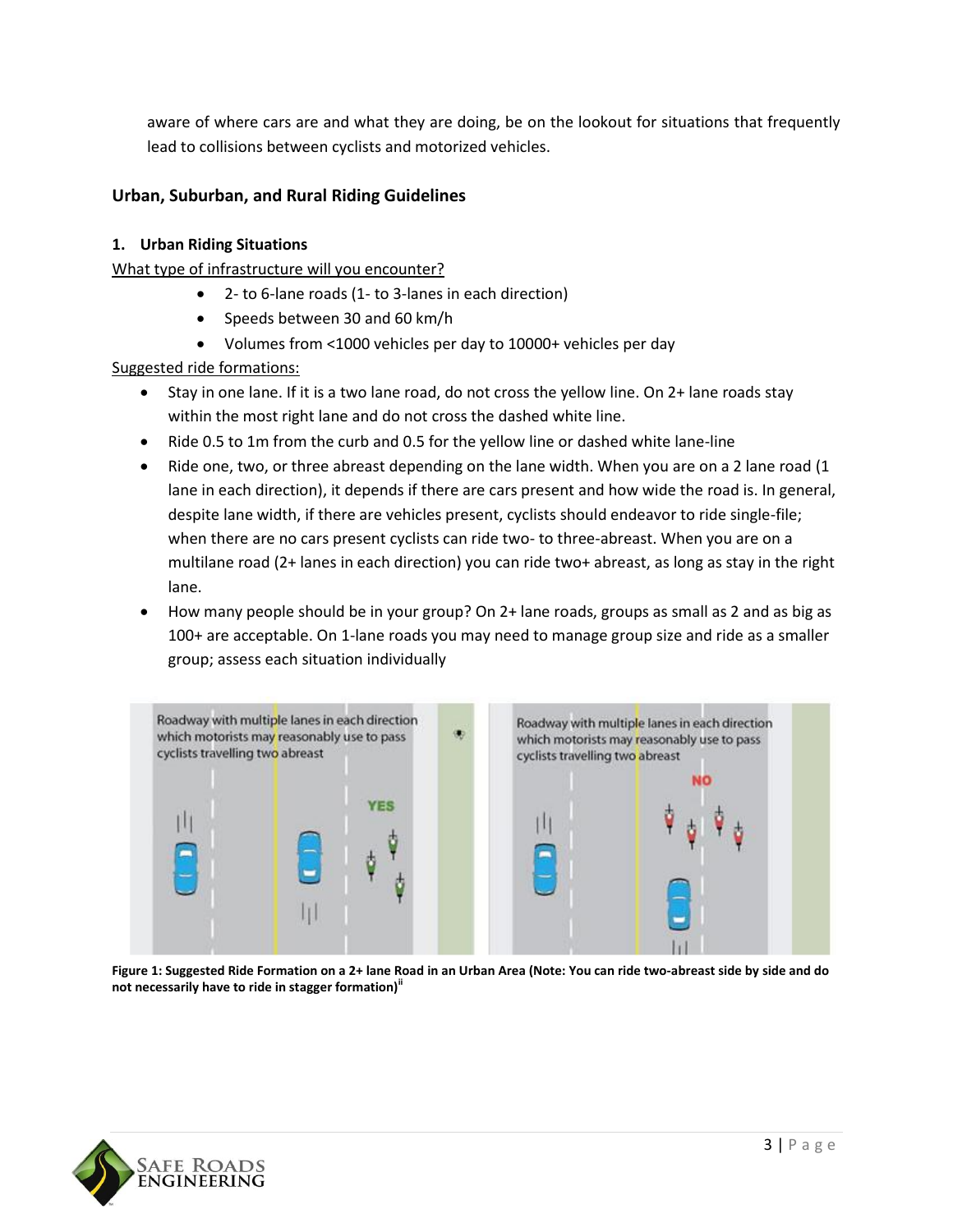

**Figure 2: Suggested Riding Formation on a 2-lane Road with Traffic in an Urban Area (If there is no traffic groups may consider riding two-abreast)**ii

# **2. Suburban Riding Situations**

What type of infrastructure will you encounter?

- 2- to 8-lane roads (1- to 4-lanes in each direction)
- Speeds between 30 and 80 km/h
- Volumes from <1,000 vehicles per day to 10,000+ vehicles per day

### Suggested ride formations:

- Stay in one lane. If it is a two lane road, do not cross the yellow line. On 4+ lane road (2+ lanes in each direction) stay within the most right lane and do not cross the dashed white line.
- Ride 0.5 to 1m from the curb and 0.5 for the yellow line or dashed white line
- Ride one-, two-, or three-abreast depending on the lane width. When you are on a 2-lane road (1 lane in each direction), it depends if there are cars present and how wide the road is. In general, despite lane width, if there are vehicles present, cyclists should endeavor to ride singlefile; when there are no cars present cyclists can ride two- to three-abreast. When you are on a multilane road (2+ lanes in each direction) you can ride two+ abreast, as long as stay in the right lane.
- Try to ride on roads with minimal friction; minimize routes adjacent to highways and routes that intersect with interchanges (on- and off-ramps)
- How many people should be in your group? On 4+ lane roads (2+ lanes in each direction), groups as small as 2 and as big as 100+ are acceptable. On roads that are 2-lane (1 lane in each direction) you may want to consider limiting group size to be no bigger than a standard sized transport truck (approximately 20 riders deep. i.e. 40 riders if riding two-abreast)
- Please see above in *Urban Riding Situations* the formations for 2-lane (single file) and 4+lane roads

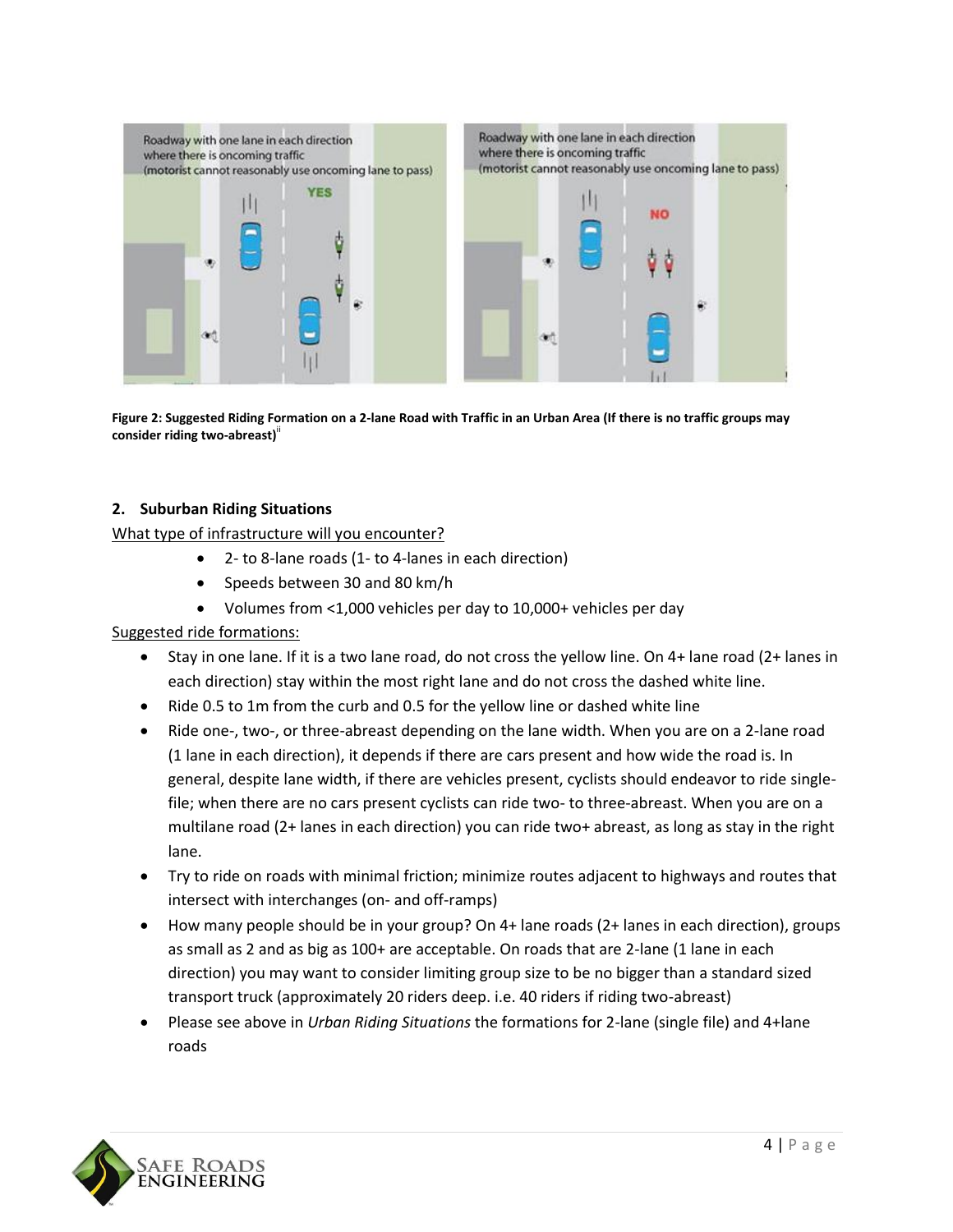

**Figure 3: Suggested Ride Formation for Suburban 2-lane Roads with no to low traffic volumes**

# **3. Rural Riding Situations**

What type of infrastructure will you encounter?

- 2- to 4-lane roads (1- to 2-lanes in each direction); mostly 2 lane roads. For 4 lane roads, follow the suburban guidelines
- Speeds between at 60km/h to 90km/h
- Volumes from <1000 vehicles per day to ~5000 vehicles per day

Suggested ride formations:

- Stay in one lane. Do not cross the yellow line. On roads without painted lines stay on one half of the road.
- Ride 0.5 to 1m white line or edge of pavement and 0.5 for the yellow line or approximate centre of the road
- Ride one, two, or three abreast depending on the road width and traffic volume of the road. In general two-abreast should be the general practice for your cycling group, in an organized, predictable fashion (this allows drivers to see through and around you to pass you safely)
- How many people should be in your group? You may want to consider limiting group size to be no bigger than a standard sized transport truck (approximately 20 riders deep. i.e. 40 riders if riding two-abreast), but smaller groups are recommended.



**Figure 4: Suggested Ride Formation for Rural 2-lane Roads**

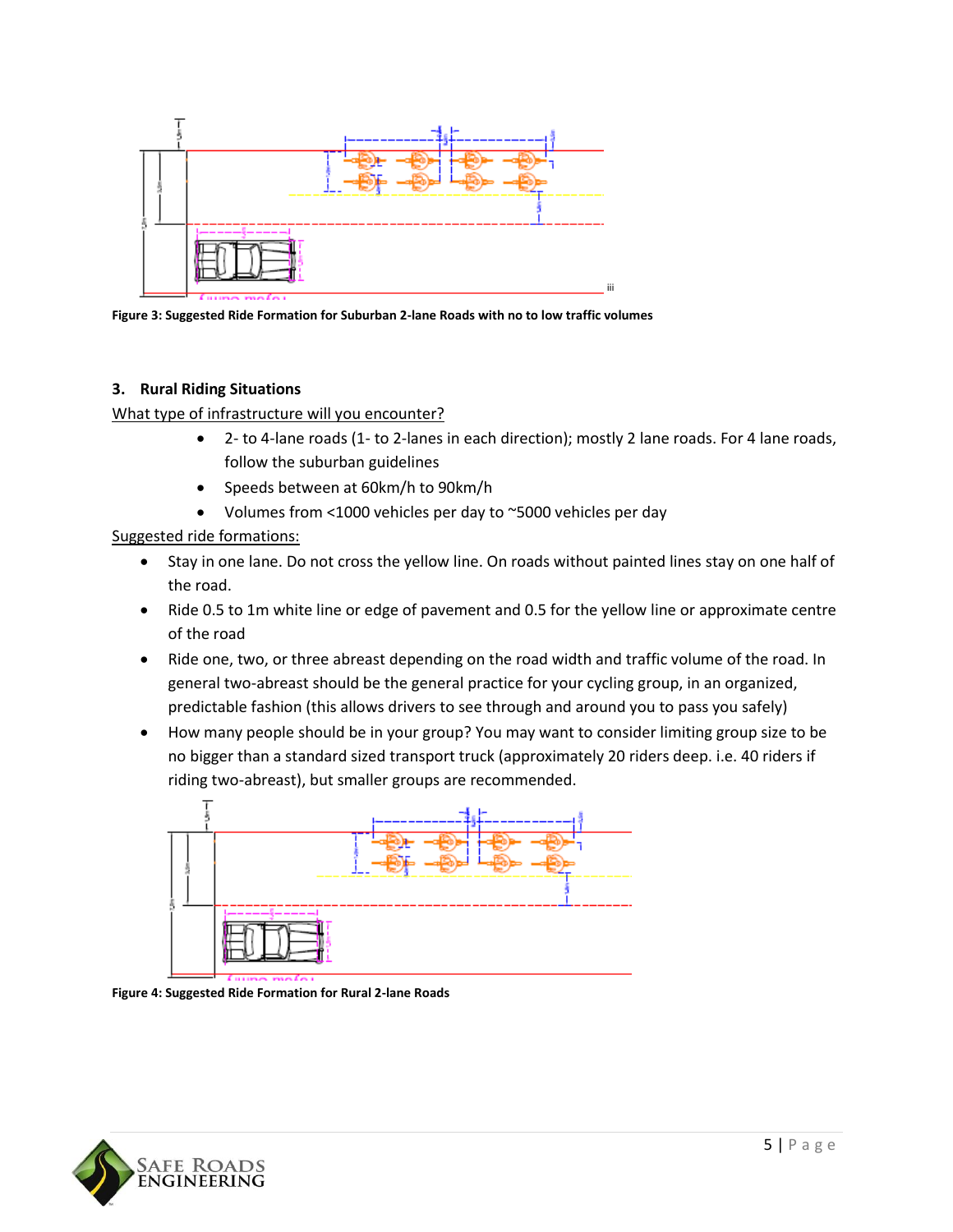### **Appendix A: Cycling and the HTA**

#### **HTA 144/136 - Traffic signals and signs**

stop for red lights and stop signs and comply with all other signs.

**HTA 153 - One-ways streets**

ride in the designated direction on one-way streets.

#### **HTA 142 - Signalling a turn**

before turning, look behind you and signal your turn. Cyclists can use their right arm to signal a right turn.

#### **HTA 140(1) 144(29) - Crosswalks**

yield or stop for pedestrians at crosswalks.

#### **HTA 140(6)/144(29) - No riding in crosswalks**

walk your bike when crossing at a crosswalk.

#### **HTA 166 - Streetcars**

 stop two metres behind streetcar doors and wait until passengers have boarded or departed and reached the curb. **HTA 175 (12) - Stopped school buses**

stop for stopped school buses when the upper alternating red lights are flashing. Set fine: \$400.00 **HTA 62(17) - Lights**

 a bike must have a white front light and a red rear light or reflector if you ride between 1/2 hour before sunset and 1/2 hour after sunrise and white reflective tape on the front forks and red reflective tape on rear forks.

#### **HTA 75 (5) - Bell**

a bike must have a bell or horn in good working order.

#### **HTA 64(3) - Brakes**

 a bike must have at least one brake system on the rear wheel. When you put on the brakes, you should be able to skid on dry, level pavement. **HTA 218 - Identification**

 Cyclists must stop and identify themselves when required to stop by police for breaking traffic laws. The police officer will ask you for your correct name and address.

#### **HTA Reg. 630 - Expressways**

 Bicycles are prohibited on expressway / freeway highways such as the 400 series, the QEW, Ottawa Queensway and on roads where "No Bicycle" signs are posted.

#### **HTA 178(2) - Passengers**

Passengers are not allowed on a bicycle designed for one person

#### **HTA 104 - Helmets**

 Every cyclist under the age of eighteen must wear an approved bicycle helmet. Parents or guardians shall not knowingly permit cyclists under sixteen to ride without a helmet.

#### **HTA 179 - Dismounted bicyclist**

Cyclists are required to ride on the right-hand side of the road. If you are walking your bike on a highway where there are no sidewalks, you are considered a pedestrian and you should walk on the left-hand side of the road facing traffic. If it is not safe for you to cross the road to face traffic, you may walk your bike on the right-hand side of the road.

#### **Section 56**

 States that the Demerit Point System is for the regulation of **motor** vehicles, and so as such does not apply to cyclists.